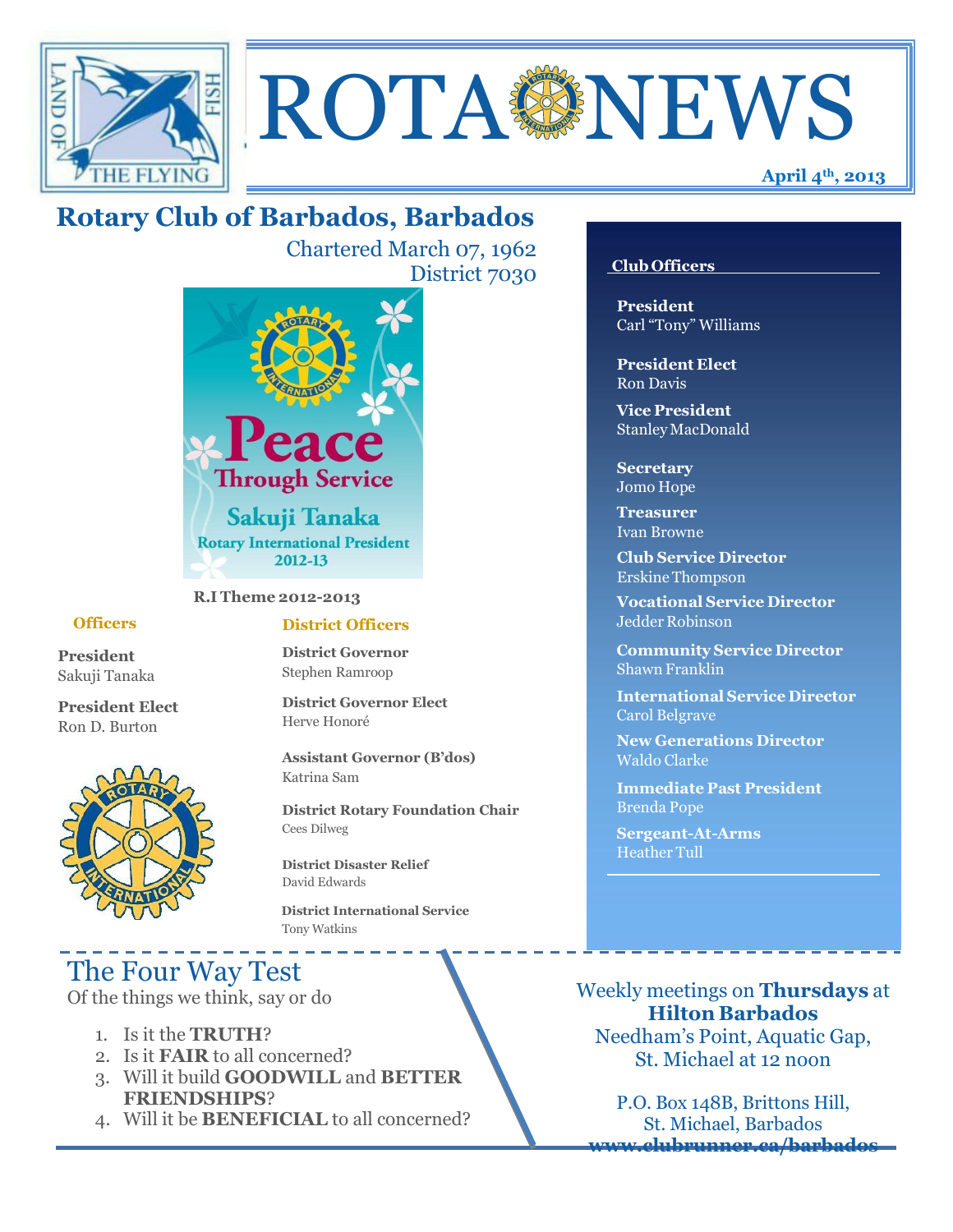#### **ROTARY FOUNDATION**

#### **Contributions to the Rotary Foundation**

#### **Where we are**

| Year    | Goal            | <b>Achieved</b> | Per<br>Capita | Year to<br>Date   |
|---------|-----------------|-----------------|---------------|-------------------|
| 2012-13 | <b>US\$8000</b> | 13%             | US\$9         | <b>US\$750.00</b> |

#### **What we achieved in the past**

| Year | 2008-9 | 2009-10                                                          | 2010-11 | 2011-12 | 2012-13 |
|------|--------|------------------------------------------------------------------|---------|---------|---------|
|      |        | Amount   US\$3088   US\$10413   US\$6525   US\$8230   US\$750.00 |         |         |         |

Fellow Rotarians,

I

Since the appeal from President Tony 1 ½ weeks ago, gross contributions to the Rotary Foundation moved marginally from US\$500.00 to US\$750.00. Please continue to contribute to enable us to reach or get closer to our target of US\$8,000.00 by June 30, 2013.

These contributions enable the Rotary Foundation to carry out its humanitarian and educational projects which from time to time benefit this region. You are urged to make a contribution before the Rotary year end on June 30, 2013, a mere three months away. We wish to turn this situation around.

To facilitate the contributing process, payments can be made online either on a periodic basis or in a lump sum. You are welcome to contribute more than the per capita amount budgeted, if you so desire.

Please remember that if you require assistance with the online processing, please contact either PDG David Edwards or PDG Tony Watkins.

## **Meeting Details**

At our Fellowship Meeting held on Thursday, March 14th, 2013

Sgt-at-Arms: **Heather Tull**

- Fines  $$244.00$
- Raffle \$113.85
- Attendance 48%

#### **Fundraising Movie & Auction**

Date: Friday April 19, 2013. Time: 7.00 pm. Place: Limegrove Cinemas. Name of movie: "Oblivion". Cost: \$75.00 per person. Purpose: Joint fundraising venture being organized by the three Rotary Clubs in Barbados.

#### *ABOUT THE MOVIE*

*In 2073, a 37-year-old former [Marine](http://en.wikipedia.org/wiki/Marine_%28military%29) commander named Jack Harper [\(Tom Cruise\)](http://en.wikipedia.org/wiki/Tom_Cruise) is one of the last few drone repairmen stationed on Earth, which was nearly destroyed by an alien invasion 60 years earlier. As part of a massive operation to extract the planet's remaining vital resources, he lives in an airborne "town" floating thousands of meters above the Earth. With his mission nearly complete, Jack's soaring existence comes crashing down when he rescues a 22-year-old female stranger from a downed spacecraft. Her arrival triggers a series of events that forces Jack to question everything he knows about the war and its aftermath. In addition, after being captured by an [insurgency](http://en.wikipedia.org/wiki/Insurgency) led by 102-year-old Malcolm Beech [\(Morgan](http://en.wikipedia.org/wiki/Morgan_Freeman)  [Freeman\)](http://en.wikipedia.org/wiki/Morgan_Freeman), Jack is told that the society in which he lives may in fact be a [police state.](http://en.wikipedia.org/wiki/Police_state)*

The movie presentation will be followed by an afterparty and auction to be held at Limegrove's famous rooftop.

#### **Stories of sustainability from Mt. Kilimanjaro**

After a 45 minute drive up a winding dirt road on the shoulder of Mt. Kilimanjaro, we arrived at a new wastehigh trench and could smell the soil of the fresh dig.

About 75 young farmers had made remarkable progress digging the trench for a new four-inch water pipe in just two hours. The water pipe will transport clean water trickling down from a tiny stream higher up the slope to Mwika, Tanzania.

The community volunteers went on to complete about 270 meters of trenching that day during our March visit. They will continue to volunteer each Monday until the entire 2.5 kilometers is done. Their personal involvement makes sure they are invested in the project's completion and success.

Since 2008, 19 Rotary Clubs from District 5160, led by the Rotary Club of Chico, California, USA, have cooperated with the Rotary clubs of Moshi and Mwika, Tanzania, to implement a series of clean water, sanitation, and community development projects in the Mt. Kilimanjaro region of northern Tanzania. The project is funded by a Rotary global grant, money from a German nongovernmental organization, and the Tanzania government.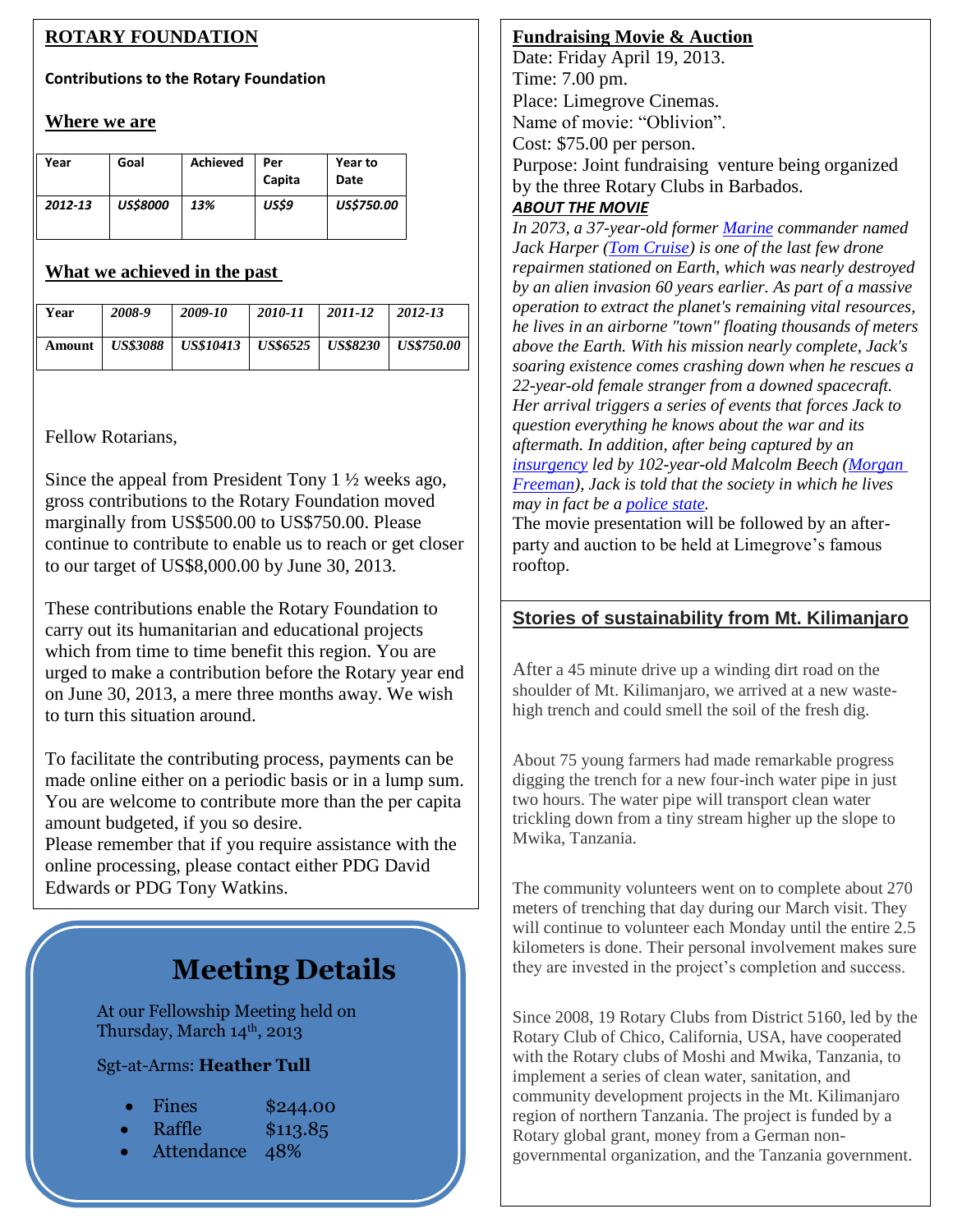## Clean water brings better health

*Residents of Makoor, Kerala, India, show the effects of years of drinking and cooking with highly fluoridated water.*

GREET **GREET** The World Health Organization estimates that almost one-tenth of global diseases could be prevented by improving the water supply, sanitation, hygiene, and the management of water resources.

The citizens of Patari, a village in Uttar Pradesh, are among 25 million people in India alone who suffer the consequences of fluorosis, an irreversible condition caused by elevated levels of fluoride in drinking water. The painful effects of fluorosis can include bone deformities, calcification of ligaments and tendons, and abnormal bone density.

"The fluoride, because of its strength, rots teeth and destroys bones," says Maurice Halliday, past governor of District 1020 (Scotland). Rotary clubs in Scotland partnered with District 3110 (India) to provide fluoride filters to 60 families in Patari and sanitation, safe drinking water and hygiene training to surrounding schools.

The Rotary Foundation leverages local experience and professional know-how to help communities, like Patari, help themselves. In honor of World Water Day, I invite you to consider a special gift to The Rotary Foundation to help address the unique water and sanitation needs of communities across the globe.

You can direct your Annual Fund gift to SHARE, to help support the local and international activities identified by Rotary clubs in your community. Or, you can direct your gift to Rotary's Water and Sanitation fund, to be spent on quality water and sanitation projects identified and implemented by Rotarians around the world. Either way, your contribution will be used to fund high impact, sustainable solutions to our world's most pressing

needs.

Thank you for considering a gift to Rotary.

Wilfrid J. Wilkinson – CM, FCA, CFE Chairman, The Rotary Foundation Trustees

#### **Stories of sustainability from Mt. Kilimanjaro Continued….**

Our visit was our sixth since the start of the project. We drove to the village of Nyumba ya Mungu east of Moshi, out in the flat, dry country. A submersible pump previously given to our project (after being abandoned by another NGO) had quit pumping water from a polluted reservoir to our storage-treatment-distribution system. The pump failed because its main seal had dried out from sitting in storage for several years.

Fortunately, the elected water committee has been collecting a small water fee for maintenance and repairs. To raise the additional money needed to fix the pump, the community agreed to assess a one-time fee. The pump  $$ indeed the total water system  $-$  is now theirs, not Rotary's.

Downstream at the Nyumba ya Mungu secondary school, parents will meet soon to decide how to raise funds for replace the batteries in a small solar power system our project funded. This is their system now. They are assuming ownership and responsibility.

Back at Mwika, several hundred volunteers organized by the Mwika Rotary Club will spend several days planting 95,000 seedlings in a deforested area of Mt. Kilimanjaro for soil preservation and rainfall-enhancement. Having planted the seedlings themselves, the residents are less likely to steal firewood or tolerate others doing so.

Achieving sustainability is not always easy. For example, student faucets installed near kitchens and latrines have sometimes quit working. Who is responsible for monitoring and repairing them in each school? And who will be in charge of providing soap, and teaching students the whys and hows of consistent hand-washing? As it turns out, this is no small matter. Our project is now providing manuals, posters, and training on these topics to promote long-term sustainability.

Planning and implementing complex projects like these is challenging. Ensuring sustainability over the long haul is even more so. We are learning that building physical infrastructure is one thing. Changing human behavior to keep that infrastructure working is quite another. But it is absolutely essential if our efforts are to keep benefiting the local community after the last grant dollar has been spent.